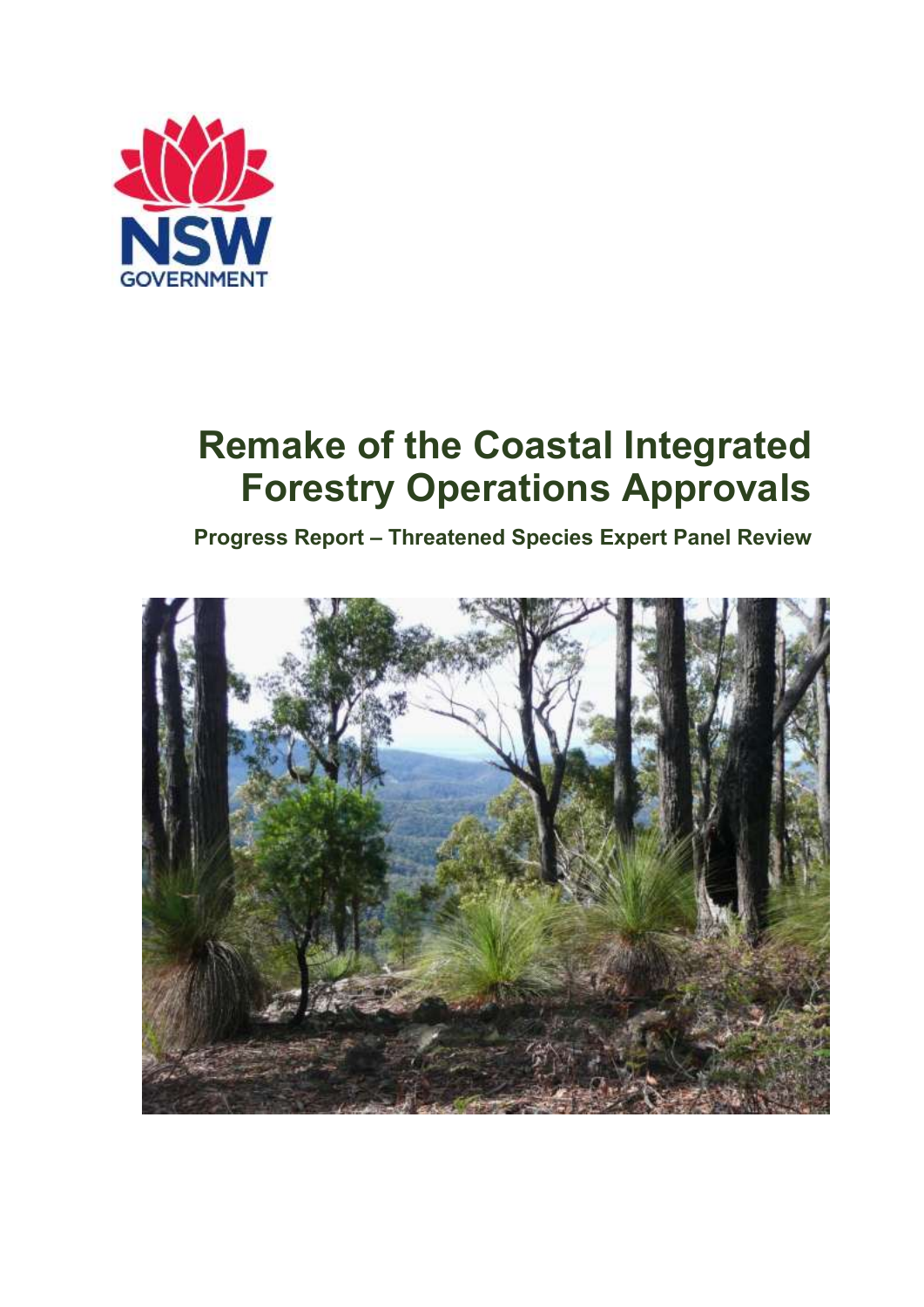© Copyright 2015 State of NSW and Environment Protection Authority

With the exception of photographs, the State of NSW and Environment Protection Authority are pleased to allow this material to be reproduced in whole or in part for educational and non-commercial use, provided the meaning is unchanged and its source, publisher and authorship are acknowledged. Specific permission is required for the reproduction of photographs.

The Environment Protection Authority has compiled this document in good faith, exercising all due care and attention. No representation is made about the accuracy, completeness or suitability of the information in this publication for any particular purpose. EPA shall not be liable for any damage which may occur to any person or organisation taking action or not on the basis of this publication. Readers should seek appropriate advice when applying the information to their specific needs.

#### **This document was developed jointly by the NSW Environment Protection Authority and Forestry Corporation of NSW.**

Cover Image: Nullica State Forest to Pambula in South East NSW. Photo: EPA

Published by: Environment Protection Authority on behalf of the NSW Government 59 Goulburn Street, Sydney NSW 2000 PO Box A290, Sydney South NSW 1232 Phone: (02) 9995 5000 (switchboard) Phone: 131 555 (environment information and publications requests) Fax: (02) 9995 5999 TTY: (02) 9211 4723 Email: info@environment.nsw.gov.au Website: www.epa.nsw.gov.au

#### **Report pollution and environmental incidents** Environment Line: 131 555 (NSW only) or [info@environment.nsw.gov.au](mailto:info@environment.nsw.gov.au)

See also www.environment.nsw.gov.au

ISBN 978 1 76039 047 1 EPA 2015/0430 July 2015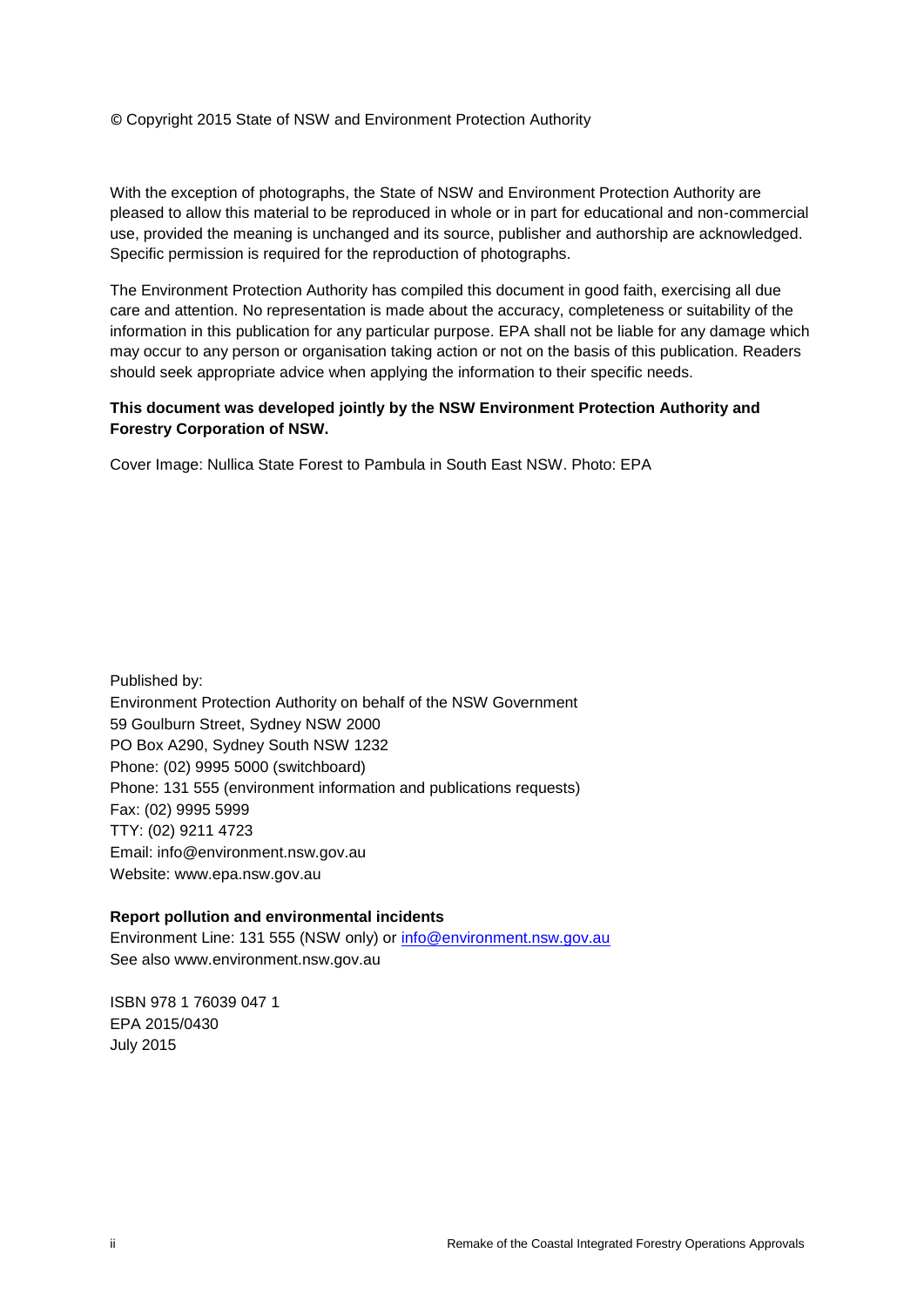### **Contents**

| 2.  |                                                                        |  |  |
|-----|------------------------------------------------------------------------|--|--|
| 2.1 |                                                                        |  |  |
|     | 2.2                                                                    |  |  |
|     | 2.2.1                                                                  |  |  |
|     | 2.2.2                                                                  |  |  |
| 3.  |                                                                        |  |  |
| 4.  | Governments response to key recommendations made by the Expert Panel11 |  |  |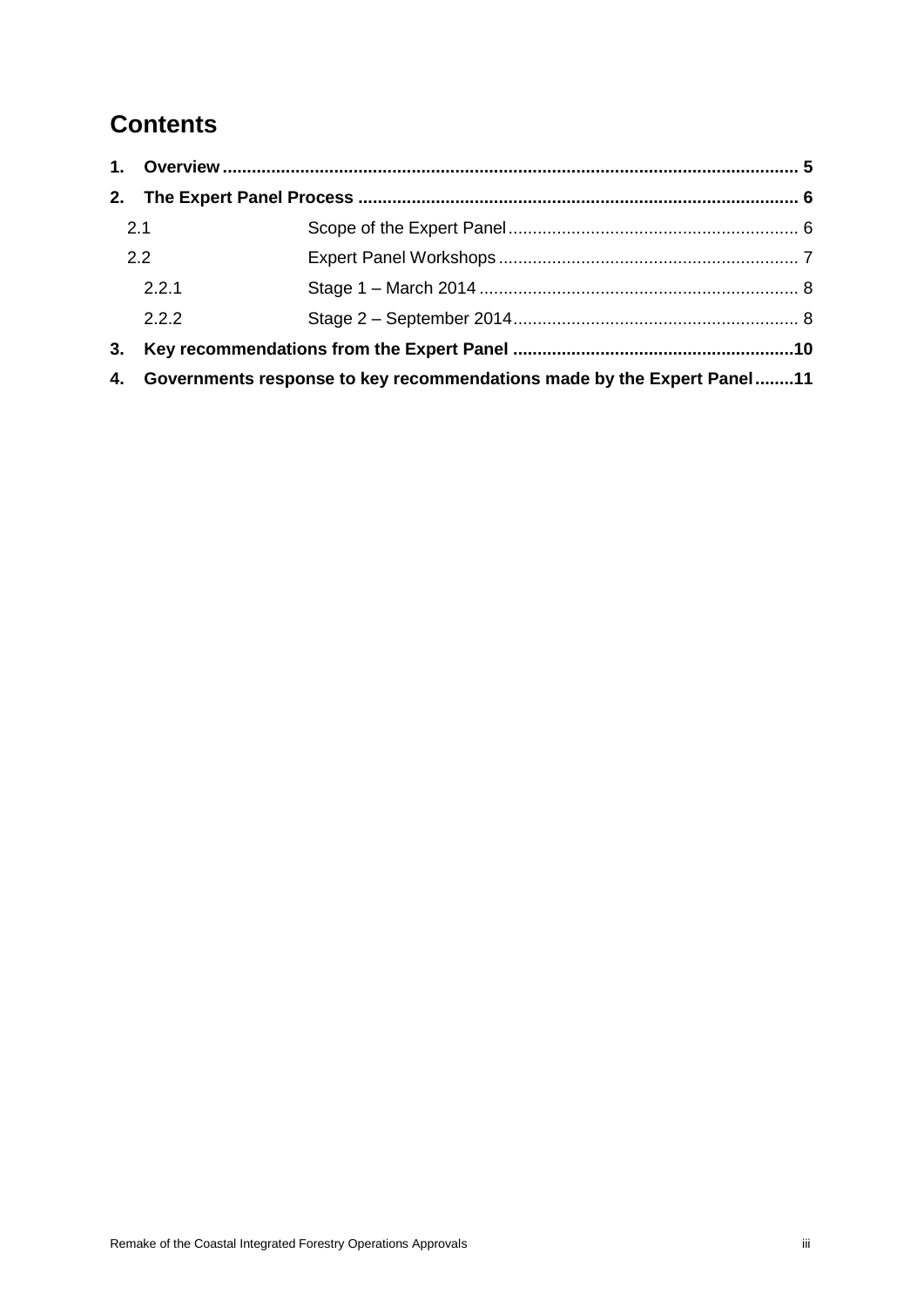# **Acronyms**

| <b>DPI</b>   | Department of Primary Industries        |
|--------------|-----------------------------------------|
| <b>EPA</b>   | <b>Environment Protection Authority</b> |
| <b>FCNSW</b> | <b>Forestry Corporation of NSW</b>      |
| <b>IFOA</b>  | Integrated Forestry Operations Approval |
| <b>NSW</b>   | New South Wales                         |
| <b>OEH</b>   | Office of Environment and Heritage      |
| <b>TSL</b>   | <b>Threatened Species Licence</b>       |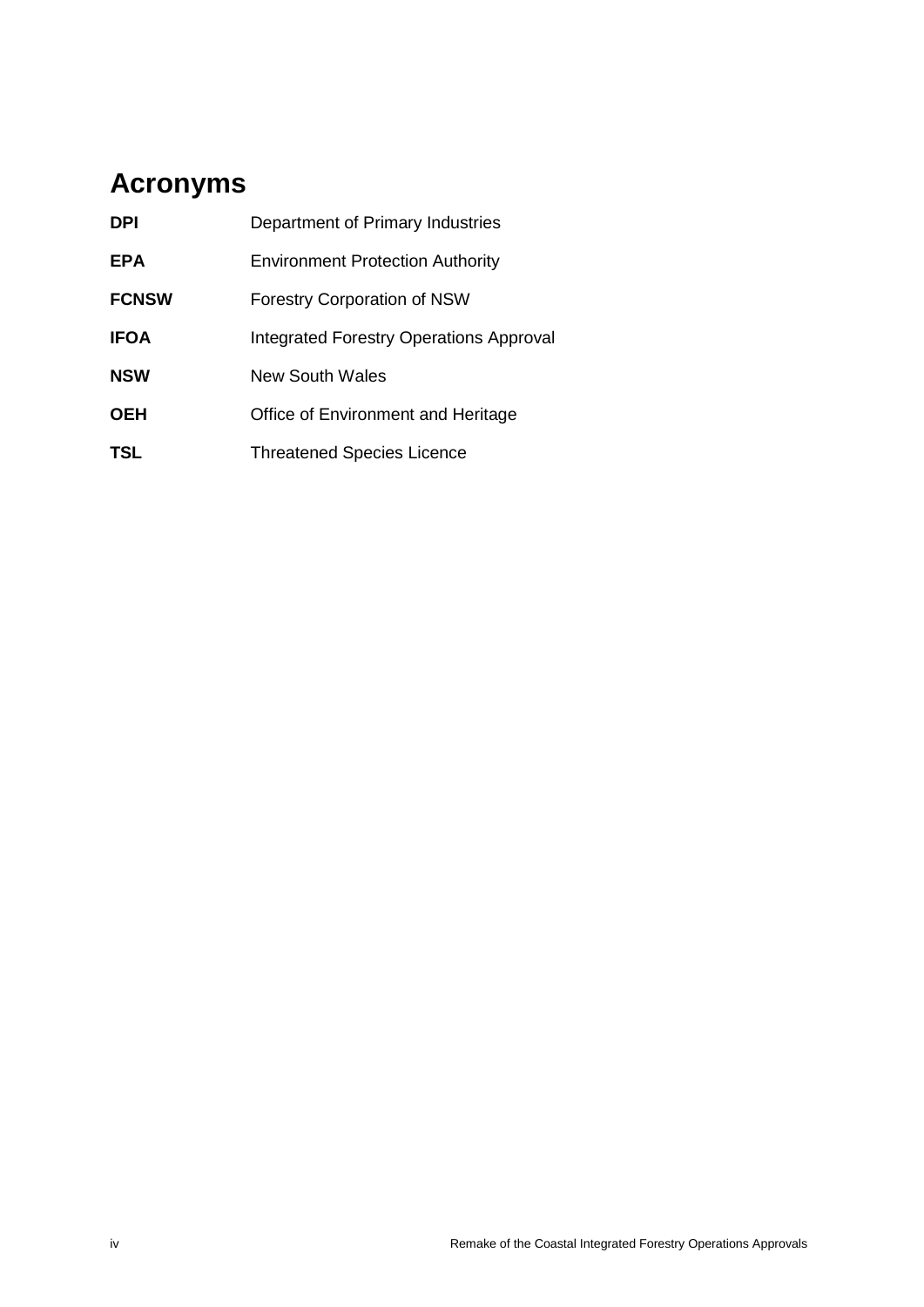### <span id="page-4-0"></span>**1. Overview**

In May 2012, the NSW Government announced a remake of the Integrated Forestry Operations Approvals (IFOA) for the Eden, Southern, Lower North East and Upper North East Regions of coastal New South Wales (NSW). The government is committed to delivering a single Coastal IFOA that is modern, reflects regulatory best practice, incorporates advances in knowledge and technology, and is fit for purpose.

The objectives of the IFOA remake are to reduce the cost associated with implementation and compliance whilst improving the clarity and enforceability of the IFOAs. The government also committed to delivering these objectives with no net change to wood supply and no erosion of environmental values.

The government has set the following key principles to guide the remake and underpin the new IFOA:

- commitments made under the Regional Forest Agreements and NSW Forest Agreements will not be affected
- the new IFOA will not change the comprehensive, adequate and representative reserve system
- the ability of Forestry Corporation of NSW (FCNSW) to meet high-quality wood supply commitments established in the NSW Forest Agreements will not be reduced
- the new IFOA will be outcomes-focused and supported by monitoring, evidence and riskmanagement principles
- threatened species and their habitat will be better protected though an emphasis on landscape-based protection measures
- the new IFOA will be credible and transparent.

The government recognises that changes to threatened species licences and the move to a multi-scale landscape-based approach for managing the impacts of logging on species, populations and communities needs to be underpinned by the best available knowledge. To assist in this, a panel of qualified and experienced experts, including independent ecologists and botanists, was convened to review and advise the government on:

- the adequacy of proposed limit settings to mitigate logging impacts in time and space
- the adequacy of the proposed landscape, stand and site protections
- specific species requirements
- specific survey needs.

This progress report outlines the role and work undertaken by an expert panel.

The government is continuing to utilise the expertise and advice of the expert panel in the preparation of a draft of the new Coastal IFOA that will be released for public consultation prior to finalisation. A detailed report on the findings of the expert panel will be made publicly available with the release of the draft IFOA.

Further information on the remake of the four IFOAs for coastal regions of NSW can be found on the Environment Protection Authority (EPA) website at: <http://www.epa.nsw.gov.au/forestagreements/coastIFOAs.htm>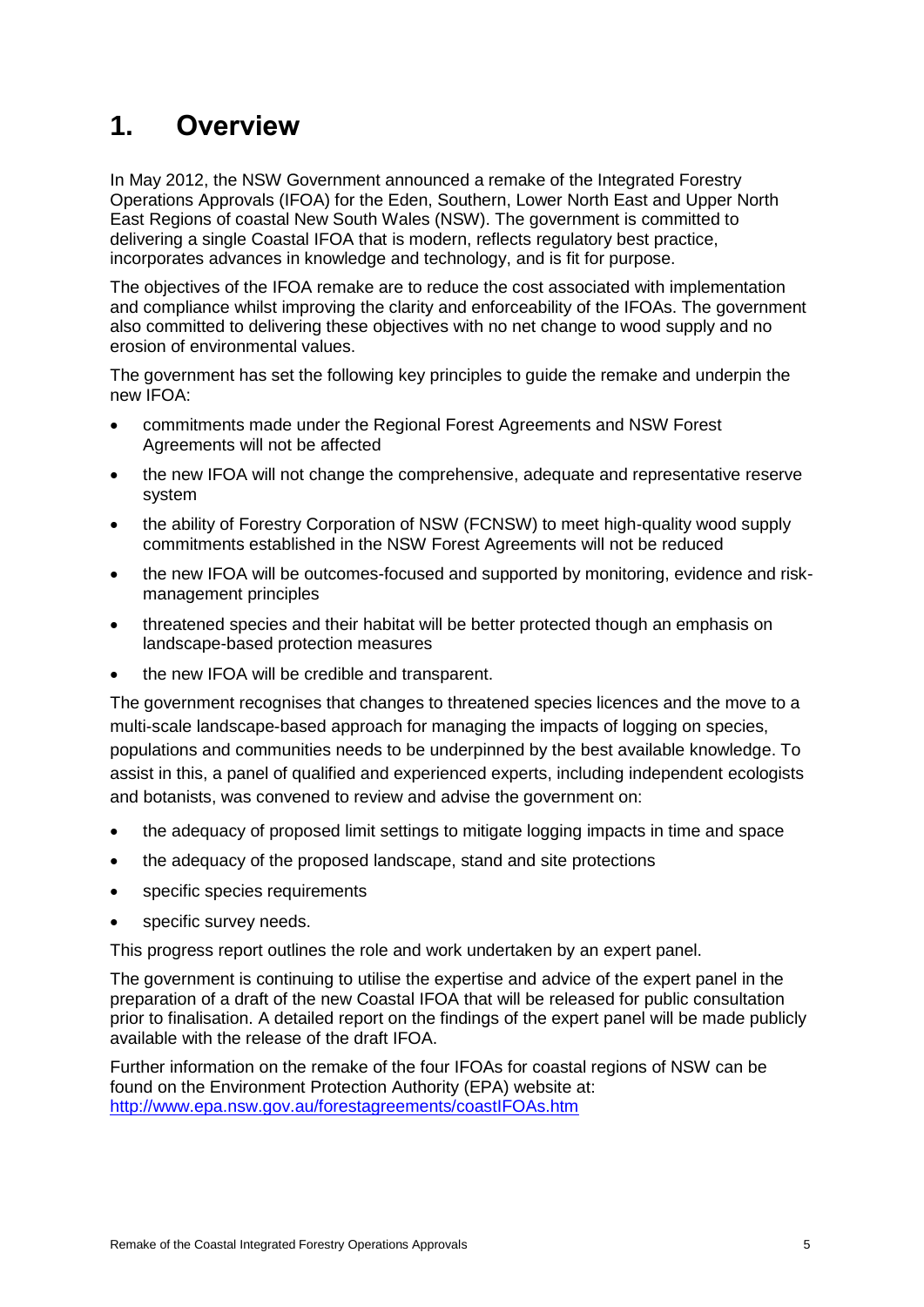# <span id="page-5-0"></span>**2. The expert panel process**

An expert panel of 20 qualified and experienced ecologists and botanists was convened to determine the effectiveness of the proposed multi-scale landscape approach for protection of species, populations and communities.

The panel included flora and fauna experts from the Office of Environment and Heritage (OEH), Department of Primary Industries (DPI) – Science, EPA and FCNSW. The panel also included independent experts.

Panel members had extensive expertise in threatened flora and fauna that occur, or are likely to occur, in the forests covered by the new Coastal IFOA. Most panel members also had an understanding of the application of the previous threatened species licences (TSLs) and/or native forest biodiversity and management.

Throughout the expert panel process, the composition of the panel changed at different stages of the review to address identified gaps in expertise. This included engaging additional individuals with specialised knowledge and expertise to provide advice on mitigating the impacts of forestry operations on threatened species and habitat for regionally specific proposals. All new members of the panel were briefed and provided with information on past proposals and discussions prior to joining the expert panel process.

The government also consulted with a number of experts outside of the expert panel process. This was to ensure that adequate evidence and information was obtained on the suitability of the proposed TSL framework for threatened species and habitat known or likely to be affected by forestry operations in the Coastal IFOA area.



**Remote sensor cameras monitoring threatened species near Merimbula. Photo: EPA.**

### <span id="page-5-1"></span>**2.1 Scope of the expert panel**

The role of the expert panel is to provide independent expert opinion, information and evidence to inform the government's decisions on the proposed TSL framework. The panel's role is not to make decisions or endorse the proposed TSL framework.

The members of the expert panel process are required to: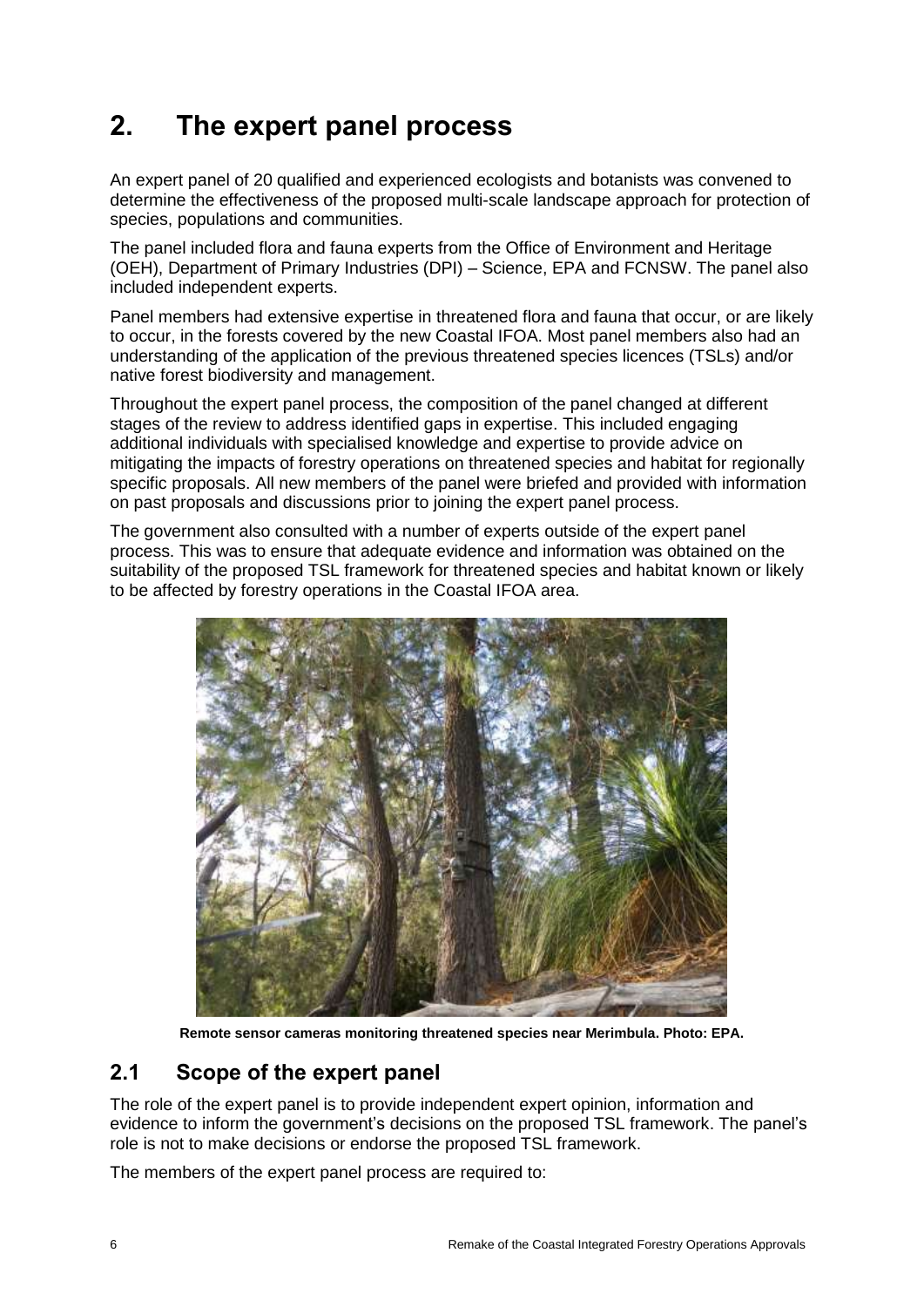- understand the basis of the TSL components of IFOA and the objectives and scope of the IFOA remake
- understand the proposed changes to the protection provisions at the landscape, stand and individual tree level
- advise on what these changes mean for species, populations and communities
- provide constructive feedback on the proposed multi-scale landscape approach for protection of threatened species, communities and populations
- provide expert advice on additional or alternative protection measures and survey requirements.

In reviewing and providing information and advice, the expert panel are asked to consider the IFOA remake's objectives as principles to guide the advice provided. These principles include the following, noting that the remake's overarching objectives are to deliver a new IFOA framework that maintains access to existing levels of wood supply and does not erode environmental values:

- reduce the costs associated with implementation and compliance
- improve clarity and enforceability
- recognise innovations in best regulatory practice
- incorporate advances in technology
- deliver a contemporary fit for purpose regulatory framework.



**Sawlogs in Orara East State Forest, near Coffs Harbour on the NSW North Coast. Photo: EPA.** 

### <span id="page-6-0"></span>**2.2 Expert panel workshops**

The expert panel review process to date has been undertaken in two stages. The first stage was a preliminary review of the multi-scale landscape concept. The second stage was a more detailed review of the NSW Government's proposed landscape framework and specific TSL conditions.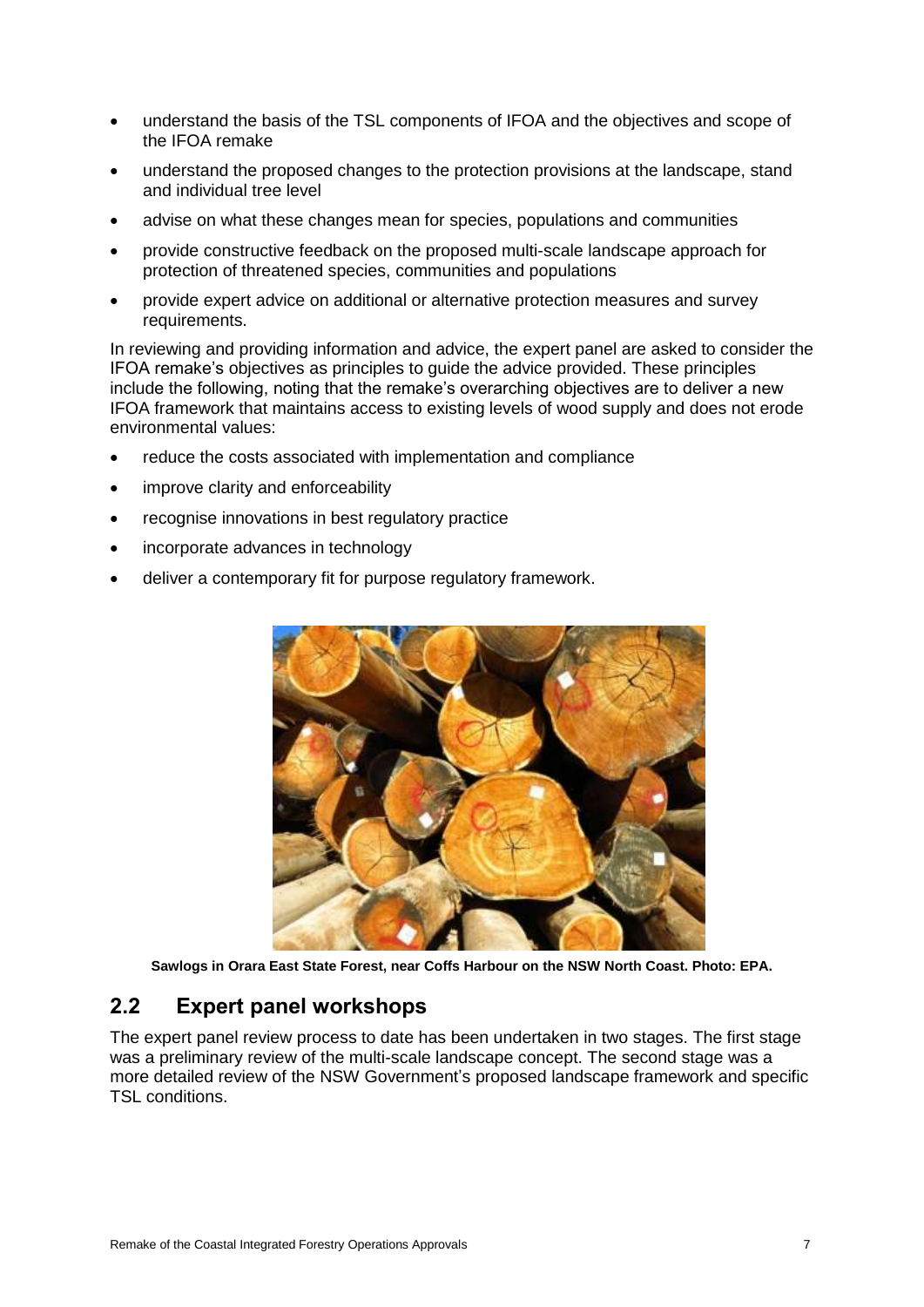### <span id="page-7-0"></span>**2.2.1 Stage 1 – March 2014**

In March 2014, members of the expert panel were engaged to review the proposed multiscale landscape framework along with a list of all threatened species known or likely to occur in the forests covered by the new Coastal IFOA.

The expert panel was provided with:

- an outline of the multi-scale landscape concept being proposed
- a [preliminary](http://www.epa.nsw.gov.au/resources/forestagreements/FPATSLremakePrelimrpt.pdf) (PDF, 739KB) and [final report](http://www.epa.nsw.gov.au/resources/forestagreements/FPATSLremakeFinalRpt.pdf) (PDF, 1.4MB) by the Forests Practices Authority of Tasmania commissioned by the NSW Government as part of the IFOA remake. The reports detailed advice, recommendations, cross-jurisdictional comparisons and research around the proposed TSL thresholds, limits and framework
- comprehensive lists of all threatened flora and fauna that are known, or likely, to occur within the native forests covered by the new Coastal IFOA.

The NSW Government convened three workshops in Sydney between 18–20 March 2014. The workshops covered the concept of the multi-scale landscape model and discussed endangered populations as well as threatened and protected flora and fauna.

The expert panel provided advice on improvements to proposed thresholds to limit the impacts of forestry operations at the spatial and temporal scale, and on landscape conditions. The expert panel also provided advice on additional survey and specific protection measures to mitigate forestry impacts on species requiring additional protection.

The government relied on this information and advice to refine the proposed multi-scale landscape framework and develop specific licence provisions. The recommendations of the expert panel were also used to develop or improve specific requirements for threatened species protection and surveys.

### <span id="page-7-1"></span>**2.2.2 Stage 2 – September 2014**

In September 2014, the expert panel reconvened to discuss the adequacy and effectiveness of the detailed multi-scale landscape framework and specific TSL conditions. This included revised landscape, stand and species conditions based on the feedback and recommendations provided by the expert panel during the first stage of the expert panel review.

The government convened an expert panel workshop in Sydney on 10 September 2014 to discuss the proposed TSL conditions. In particular, the workshop focused on the adequacy of:

- the proposed overarching threshold limits of the landscape for managing the impacts of logging operations in time and space
- improvements to existing landscape exclusion zones, including high conservation old growth forest, rainforest, large forest owl landscape, ridge and headwater habitat corridors, forest management zones, rare forest (including rare non-commercial forest), heath and scrub, wetlands, riparian protection zones, rocky outcrops and cliffs, and general nest, roost and camp protection
- new landscape provisions, including minimum exclusion zone thresholds and threatened ecological community mapping
- new or improved stand-level protection, including hollow-bearing and recruitment tree retention, feed trees, wildlife habitat clumps, coarse woody debris, burning, and giant tree protection
- new species-specific landscape protections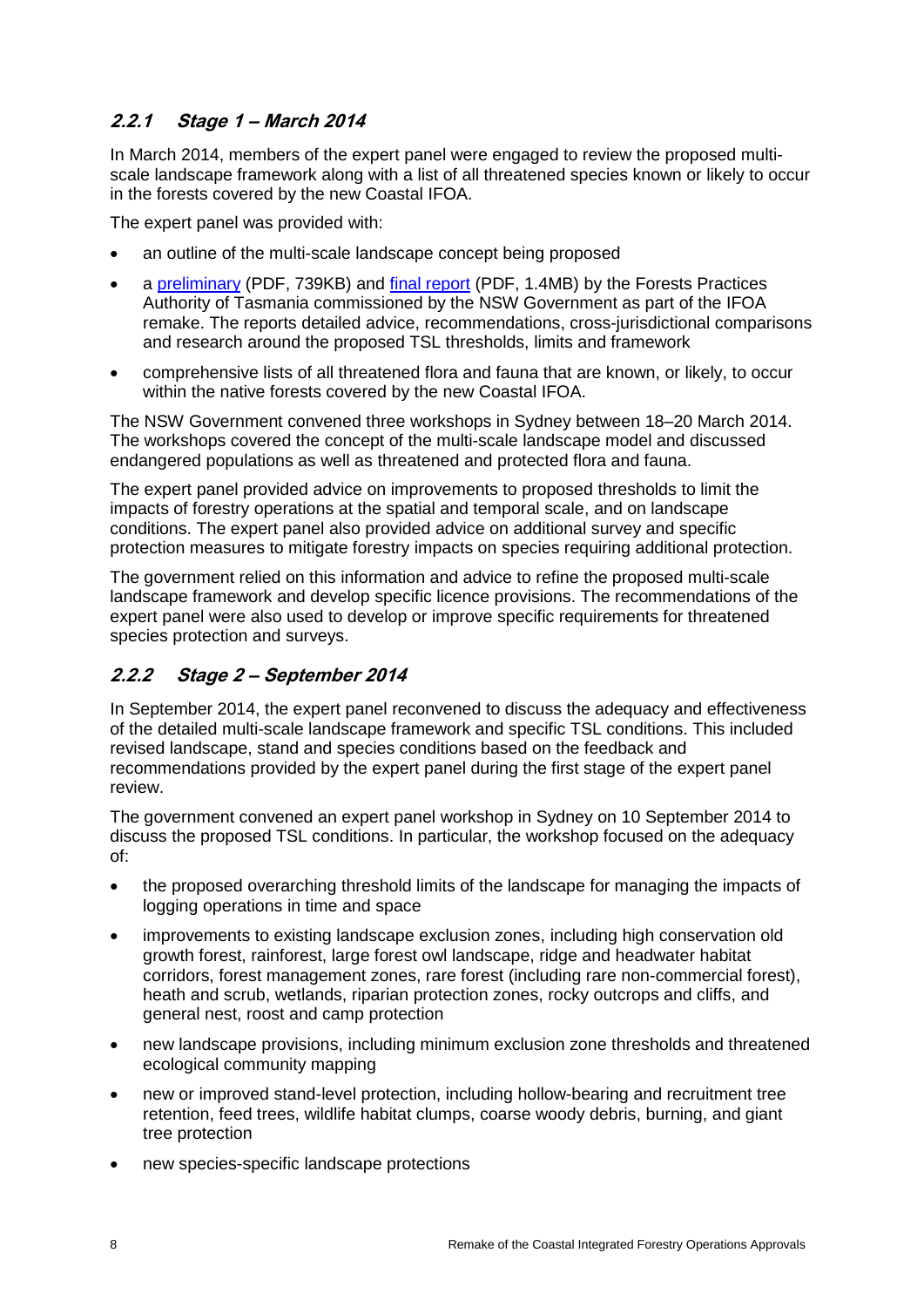- improvements to species-specific survey and protection requirements
- the proposed strategic monitoring framework.

Additional expert panel reviews of proposed flora management conditions and survey requirements were undertaken outside of the workshop.

Following the second stage workshop, further expert information and recommendations were provided to the government for consideration in the refinement and delivery of a draft Coastal IFOA.



**River-flat eucalypt forest endangered ecological community in Bodalla State Forest on the NSW South Coast. Photo: EPA.**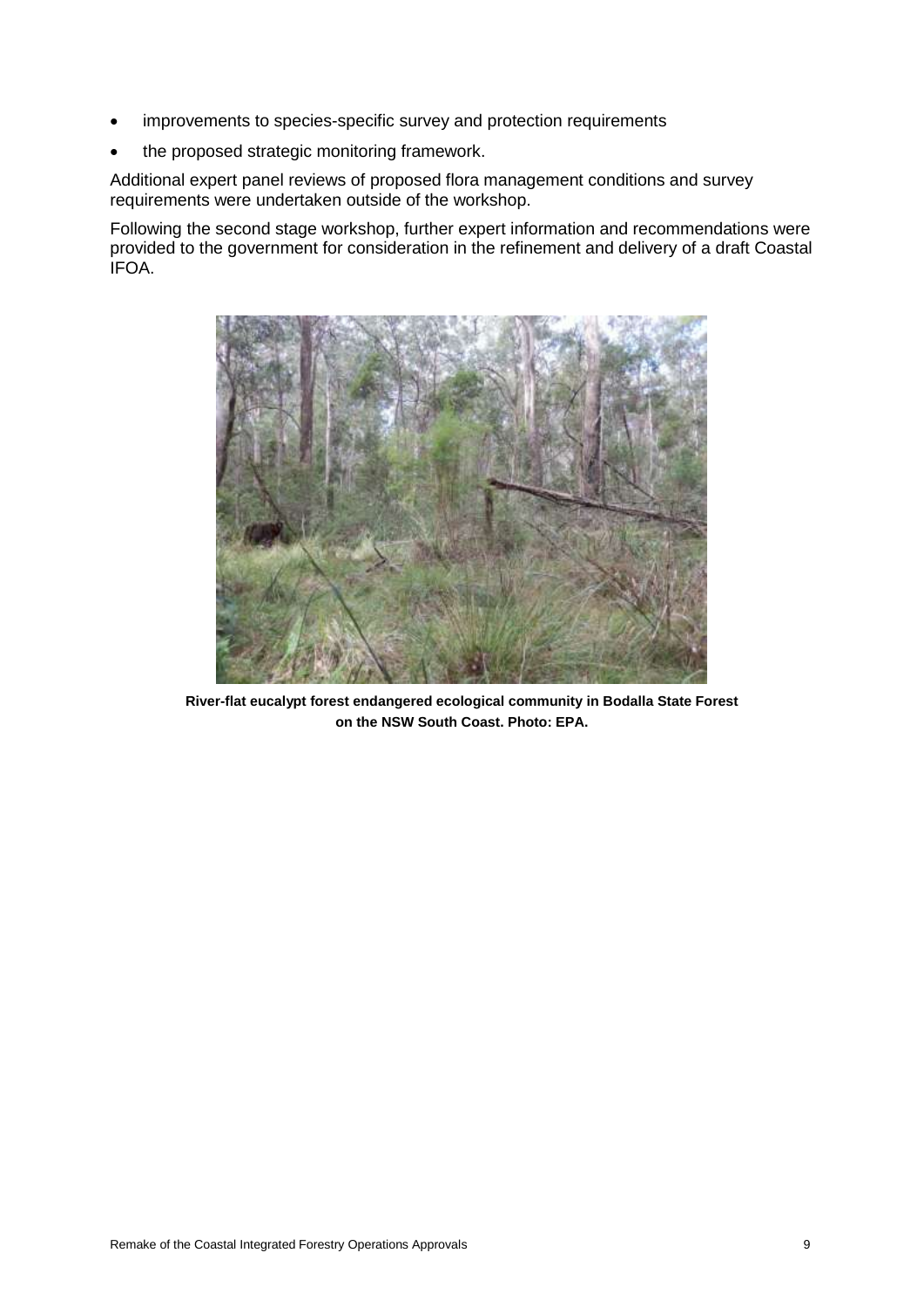### <span id="page-9-0"></span>**3. Key recommendations from the expert panel**

The expert panel discussed the strengths and weakness of the proposed new multi-scale landscape settings.

The panel recommended that further assessment, analysis and/or modifications be made to:

- consider alternative settings to appropriately limit intensive harvesting operations (regeneration harvesting) within a subset of Blackbutt-dominated regrowth forests to prevent the cumulative impact of harvesting in this landscape
- ensure the management of harvesting operations continues to maintain connectivity and support the existing comprehensive, adequate and representative reserve system
- determine appropriate settings to ensure that sufficient and suitable mature forests will be retained in the landscape management units to ensure forest structural diversity and refugia habitat is maintained over the course of multiple cutting cycles
- ensure the timeframes between each cutting cycle are suitable to enable species to persist in the landscape and recolonise between each logging event within a landscape management area
- ensure the area of intensive harvesting is of an appropriate scale that does not introduce a barrier or impediment to species movements
- provide appropriate temporal and spatial separation between adjacent logging operations to ensure the persistence of species and habitat, noting that longer return times to harvested areas are better for flora and fauna recolonisation
- ensure proposed species landscape exclusion zones are fit for purpose
- ensure the selection criteria for recruitment trees delivers on the intent to permanently retain trees with the highest likelihood to develop suitable hollows and persist in the long term.

The expert panel expressed general support for:

- proposed conditions for a large proportion of threatened species, however this was conditional to improvements being made to the final landscape protection model
- the proposal to move to monitoring with adaptive management where possible and away from individual record-based prescriptions for a number of species
- the proposal to move to a multi-scale landscape approach rather than record-based prescriptions for a number of species .

The expert panel also recommended that further work be undertaken to:

- obtain additional expertise for a small number of specific species to assess whether supplementary protection and survey measures are necessary
- have relevant experts review and update habitat models and survey requirements to ensure they are suitable for identifying species and habitats.